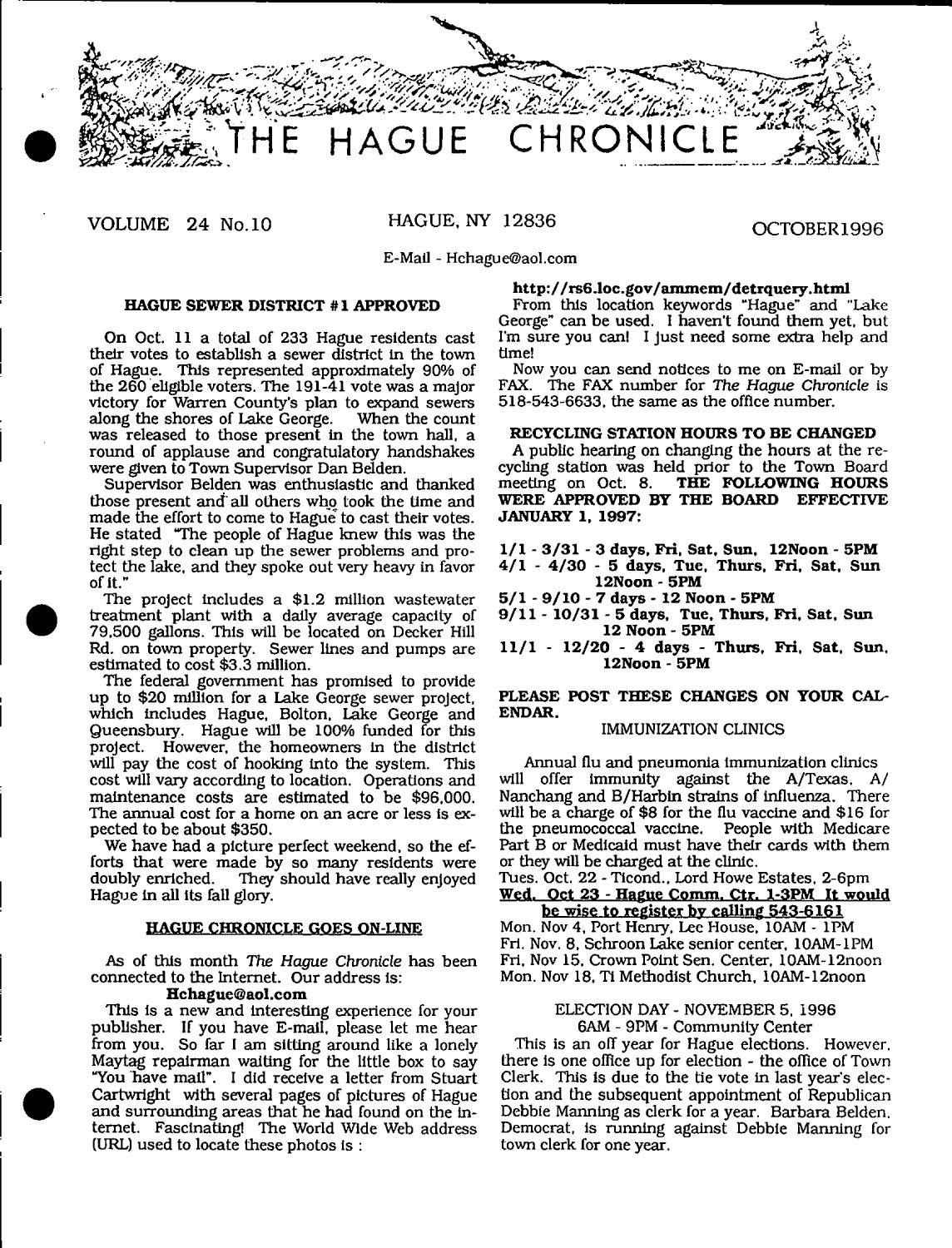# PROPERTY OWNERS OF SILVER BAY

The flnal road clean-up for the season has been completed. Those working on Oct. 9 were Nick Bolton, Cathie and Stan Burdick, Gale Halm, Mary Ann and Stu Harmon, Shirley and Spear Johnson and Dean Wlkoff.

The Property Owners of Silver Bay have voted to continue the project for an additional two years. Groups which adopt highways commit themselves to four clean-ups per year for two-year periods. The Property Owners pick up trash from a two-mile stretch on Route 9N. . . cab

# TICONDEROGA INTERAGENCY COUNCIL

This organization was developed to incorporate ALL representatives of our Community's groups (including Hague), organizations, and agencies. We will meet four times a year, Oct, Jan, Apr, and June at 9AM.

Please feel free to invite your friends and coworkers. We are as strong as the number of people who are able to attend. They do not need to sign up or call — Just show 'up at the meeting. Members are encouraged to bring community happenings and information to the table so all can be informed.

The Oct meeting will be held on Oct. 29 at The<br>hompson-Pell Research Center. Go straight Thompson-Pell Research Center. through Ti. across Rt. 22 onto the Fort Ticondeorga Rd. It is the brick building on the right. (If you pass the gate entrance to the fort, you have gone too far!)

#### WOMEN HELPING WOMEN

On Monday, Oct. 21 Elizabeth Little. Assemblywoman representing our area, will speak at the Community Center on "Women in Politics". Note the change of meeting night, due to the Columbus Day holiday.

On Monday, Nov. 11 the speaker for the evening will be Mary Smith from South Glens Falls, formerly manager of the Service Department of Christopher Chevrolet. Her subject is "What's That Noise, What's That Smell?" Her presentation will be particularly appropriate for women car owners, or drivers. She will be able to speak about car problems in a language that women can relate to. A period of questions and answers will follow her presentation.

We look forward to welcoming women from Ticonderoga, Putnam, Crown Point, Bolton Landing, Glens Falls, Lake George and surrounding areas.

Women Helping Women is a group which meets the second Monday of each month at 7PM at the Hague Communty Center with guest speakers covering topics concerned with well-being: physical, emotional, social, and intellectual.

There will be no meeting in December.

# HAGUE HISTORICAL SOCIETY

The Hague Historical Society will hold its regular meeting on Oct. 24 at the Community Center. Refreshments will be served at 7:30PM and the program, presented at 8PM by guest speaker. Carl Olmstead of Silver Bay. His subject is "Personalization of History" and he will include stories of his many years growing up in Hague. Mr. Olmstead Is the nephew of the Sexton sisters, about whom much has been written. He will be able to give first hand accounts of their life on Battle Hill Rd.

The November meeting is scheduled for Nov. 21. Program will be announced at Oct. meeting.

# HAGUE SENIOR CITIZENS CLUB

Those seniors who registered to go to the Nutrition Site iin Bolton Landing on Oct. 22 are asked to meet at the Community Center at 11:15AM so that drivers and rides can be sorted out.

Our regular meeting will be at the Community Center on Oct. 29th at 1:30PM when we hope to have a report from our delegates on scams and telemarketing. A representative from the State Attorney General's Office will speak on the subject to the Warren County Council of Senior Citizens, and we hope our representatives will be well briefed. We would like to remind you that the Warren County Council of Senior Citizens will meet on Oct. 26 at the Warren County Municipal Center at 10AM and ALL seniors are invited to attend these meetings. On Nov. 17 Dr. Welsh will address the Council on HMO's, and again, all seniors are invited to attend.

# HAGUE VOLUNTEER FIRE DEPARTMENT

The Fire Dept, responded to three fire calls in Sep. and used 15 1/2 hours. Thirty-five training hours have been used - these were general purpose training courses.

Bill Cobb had completed a lab instructors course and is now an intern and EMT Paul Perry is now taking te intermediate EMT course which is being offered at International Paper Co.

Fire Chief Dave Hoffay reminds everyone that Oct. is Fire Prevention Month, and wishes to repeat last month's safety hints - clean chimney, check your smoke detector.

The Fire Dept, thanks Silver Bay Assoc., Michelle Perry and her hardworking staff for the marvelous dinner they produced on Columbus Day weekend. It was very well attended, and while we do not yet have the final figures, we were encouraged by the atten dance. Thank you, everyone who came and ate. And we thank all the volunteers who set tables and helped with cleanup.

#### ELECTION DAY LUNCHEON

Following our annual custom, the HVFD will serve soup and sandwiches and cake on Election Day. The servings will be generous, the prices right. And don't forget, coffee and doughnuts will be served all morning. (Just an old annual event!)

*What you are speaks so loud that I cannot hear what you say*. ... Emerson

10/96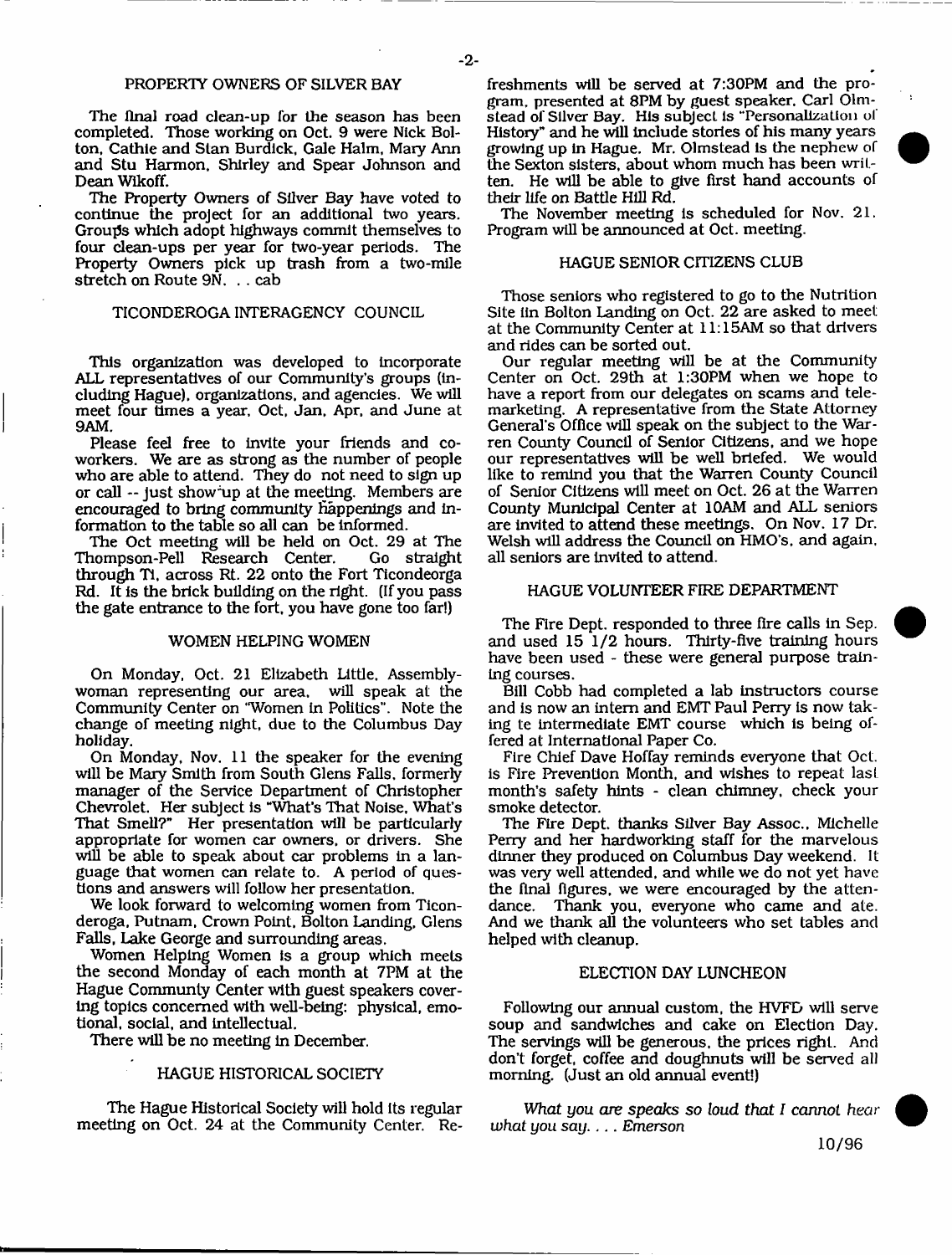#### $ZONING BORD = 9/26/96$   $\qquad \qquad \qquad \text{11} \text{ANNING BORD} = 10/3/96$

Two public hearings preceded the regular meeting of the Zoning Board. The first was the matter of the Harrison variance {42-1-40) Rt. 9N between Cape Cod Village and Springdale Manor, requesting a variance to construct a 6ft. high fence along the southern property line. Several residents of both Cape Cod Village and Springdale Manor spoke against such a fence, indicating it would restrict air flow and view. Two letters from residents were also read objecting to said proposal. The Planning Board had recommended denial.

The hearing on the Barth (28-1-12), Rt. 9N near Island Harbor curve, was left open until the next meeting on Oct. 24 to give a neighbor more time to consider the proposal for constructing a deck within 5 ft of the southern property line and within 50 ft of the lake.

During the regular meeting The Zoning Board denied the variance for a 6 ft. fence. (Note that a 4 ft. fence is permissible by the zoning ordinance.)

In the matter of a variance for Vincelette, Springdale Manor, to add some height to their house so they could use the present attic for living space. They would stay within the footprints of the house but would be over the 25% allowable increase They would also like to enclose a  $6' \times 13$   $1/2'$  patio. The houses are all staggered and therefore the construction would not obstruct any view. A public hearing is scheduled for Oct. 24 meeting.

Gladys Rockwell (34-1-5.21) Decker Hill & Dodd Hill Rds) - Mrs. Rockwell would like to give 3.5 acres of a 13.6 acre lot under Sect. 8.020 of the Zoning Ordinance, Gifts and Devises (minimum lot size 8 acres). She would like to place a mobile home on the property. Since there is not enough property for a sub-division, she was advised by the Planning Board to seek a variance. They also recommended that the two unused campers should be removed and this should be made a condition in granting the variance. Also a culvert in the road should be installed. Public hearing is scheuled for Oct. 24.

Alice Patchett, representing the Trout House Village made a presentation asking for a variance to allow a living space on the patio level of the new building which was built this spring. At the time of granting a variance for this building it was noted that this level was to be used for storage space only. However, they now plan to tear down the small building next to the new one and use that space for living quarters in the new building. This requires a variance since the small building to be demolished is only 300 sq. ft. and they need 804 sq. ft, which would increase the living space in the new building from 3600 sq. ft. to 4164 sq. ft., an increase of 564 sq. ft. A public hearing has been scheduled for Oct. 24.

A public hearing on Oct. 24 has been scheduled for a variance to allow a replacement of boat house on the Larter properly at Silver Bay. The present boathouse is 16' high and they would like to increase the height to  $22 \frac{1}{2}'$ ... dih

The site plan committee reported its findings, on the Rockwell (34-1-5.21) project which asked for a vari ance to place a mobile home (2nd residence) on the property which consists of 13.6 acres in an 8.0 acre zone. There is not enough acreage for a subdivision and the only possible solution is an area variance. They recommended to the ZBA that they address the following concerns: 1) Removal of the two unused campers from the property and 2) a culvert be in stalled in the ditch along the driveway entrance. (See ZBA) The committee also recommended a denial of the variance to construct a 6' fence, 300 ft. long between the Harrison property and Springdale Manor. The committee also recommended that the variance for Barth (128-1-12), IRt. 9N, be granted since there is no general impact on the immediate area or that of the shoreline. (See ZBA)

Vincelette (43-1-2.8) Springdale Manor requests a variance to enlarge his residence greater than 25% to a pre-existing non-conforming structure within 100 ft of the lake. A site review was scheduled for Oct. 9. Alice Patchett, representing Trout House Village Rc sort presented plans for putting a patio unit under the the new building on the property. (Details in ZBA report. . . djh

## HAGUE TOWN BOARD

At 6:30PM on Oct 8. a public hearing was held to discuss proposed changes in the landfill hours. Several people made suggestions but the board's proposal was accepted. (See page 1)

Art Belden brought up a matter he thought was im portant (tho' not relevant to the hours). The use of outside contractors using the town facility without an additional fee. The board took note and this may be up for future discussion.

With the closing of the public hearing and the opening of the regular meeting at 6:30PM came the regular committee reports.

Assessor/Justice: The assessor and committee will investigate the possibility of extra tax revenue from Silver Bay Assoc, i.e. the day care center etc.

The assessor is also looking for an assistant to help during the revaluation. If you are interested, apply to the Personnel committee in Hague by Nov, 1, 1996. At a special Oct 7 budget workshop it was approved to set the rate of \$10 per hour for the Assessor and \$7 per hour for the assistant for work done on the revaluation.

Mr. Meola reported that the justice has had a very busy month.

Buildings and Grounds: Good news: New heating contract assures us the new boiler is working fine and can keep us warm up to 25 below zero. Bad news is: We will need, in about a year, a \$14,000 ex pansion tank.

Lu Megow will get a connector and cord for phones that will provide phone service when electricity goes 10/96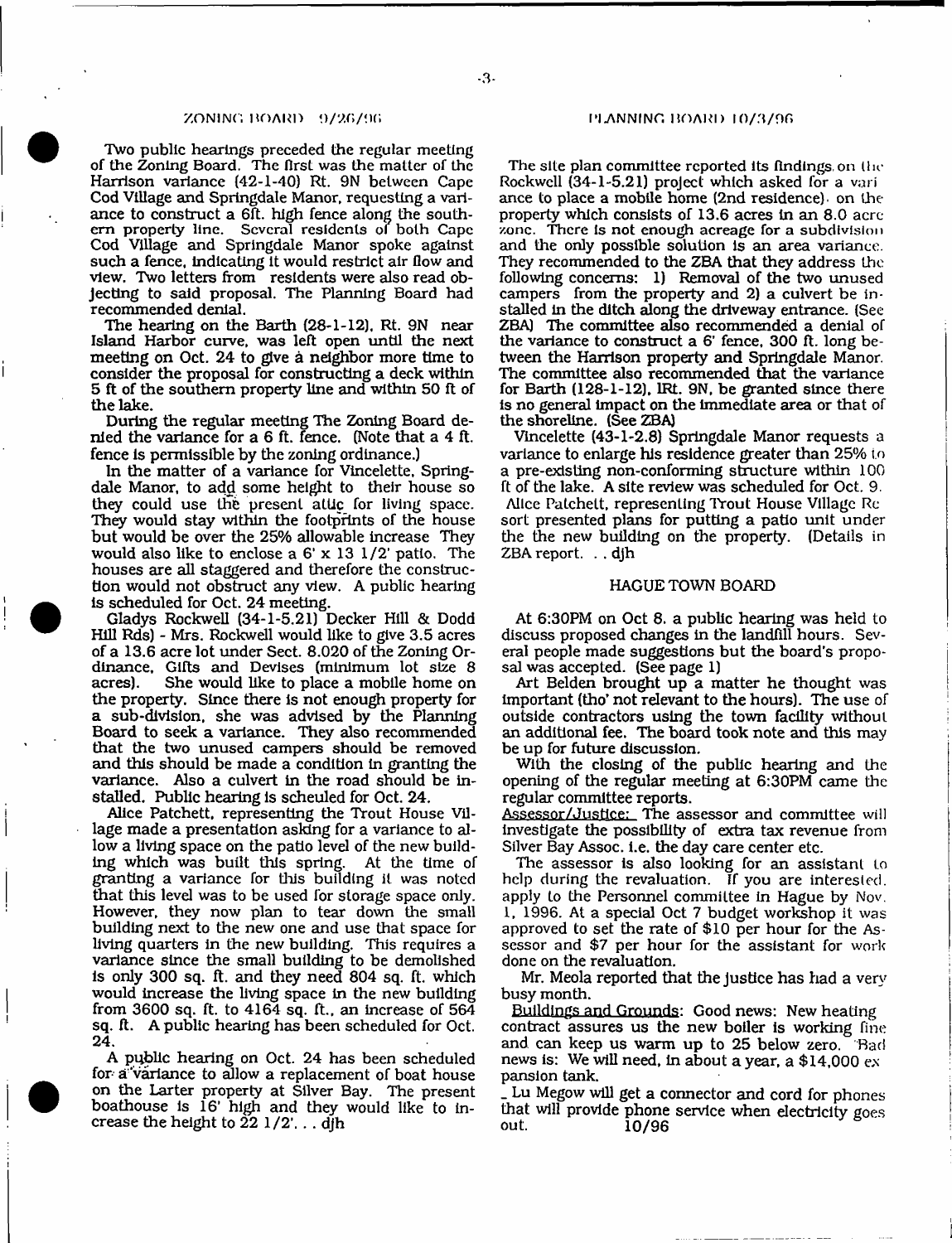TOWN BOARD (Cont from p.3)

Fire Department: Dry hydrant Installed at Sabbath Day Point.

Highway: Dick Frasier will check the town trucks.

Insurance: According to Mr. Patchett it is time for truck inspection again. An appraisal must be made of all our equipment and the Insurance company has agreed to do it. Mr. Meola felt the fidelity bond we have is too high on the town clerk/tax collector. He made a comparison with several other towns and Ti School District and most were well below ours at \$600,000.

Planning and Zoning: The town, not the highway superintendent, must make the request for the proposed shed at the sand pit (formerly Carney's).

Recreation & Promotion: Patchett mentioned interest in snowmobiling. Lucerne will do the grooming.

Seniors: Two letters of appreciation and several phone calls were received in appreciation of the boat trip which the town sponsored. It was a huge success. A new floor has been laid in the senior room. It is a BIG improvement!

School: A suggestion was made to invite Joanne Brown, a representative from Hague on the School Board, to attend a board meeting or workshop to bring us up to date'and discuss school issues. This met with enthusiasm.

Town Park & Beautification: New split rail on north side of park has been proposed. Monies from the use of the ramp for post Labor Day is \$450 to date.

A decision was made to combine the logging money received with the money already in the bank from the sale of E. Monroe's house to help pay for the new Visitor's Center building at the town park. It was agreed to waive the taxes on the Monroe house.

Youth: It is hoped we can get more local children in the Silver Bay program next year. There were 45 this year at a cost of \$10 per child per week. The Rotary Club plans to take Hague children for a visit to the Haunted Halloween Fort. Sign up for your children at the Community Center.

In Unfinished Business: The 911 plan was approved and a letter of thanks approved for the hard work done by Diane Trudeau and Lu Megow. Three proposals were discussed for the landfill. Mr. Meola will follow up. Received \$50,000 for flood damage.

Two meetings are planned in Oct. re: Budget

Oct. 14 at 4:30PM - Budget workshop

Oct. 24 at 6:30PM. Public hearing on proposed 1997 budget.

#### STORMWATER ISSUES

A lot has happened since we last reported to The *Hague Chronicle.* The committee has met twice with the Town Board. Apparently the number one issue with the Board is not to create more regulations. It also seems apparent to me that before the Town embarks on pursuing stormwater regulations that they see some effort by the state to clean up our highways, meaning that the sanding, salting and ditching of our highway system appears to be the number one threat of pollution of Lake George within the Town of Hague and possibly the entire Basin. It also

was the only Issue that seemed to spark any interest from some of the board members. At the last meeting, Herb Stephens from the Slate D.O.T., attended to help answer the board's questions. Very few people have responded to our past questionnaires, but those who did, have all (except one) complained that run off from the roads (mainly at intersections of town roads to 9N) continue to cause erosion damage to their property and would like help from the town or someone to resolve these problems. AH of these problems could be avoided today because of the technology and information available to us. State DOT has a new policy in the Adirondack Park to manage highway construction and maintenance which we are seeing if we look for them. Some examples are the work on Tongue Mt. with the stone rip rap in the ditches, the quicker reseeding and mulching of ditches, the work on the bridges and the catch basins to reduce the flow of sediments to the lake. Although equipment to clean them out has been a problem in the past, the LGA, through a grant, has funded the purchase of a truck to clean these structures for all the towns in the Basin to use and this, with the equipment already in place, will help greatly. This is a perfect example of how one group has recognized the importance of the team approach to resolve problems that affect water quality. Stormwater is not the joke that some people think it is; it's a pollution source to this lake that can be controlled. It does not need to be complicated, difficult or expensive to work, just well thought out and well planned to be effective. In the past few years I have seen a change in how the different players (LGPC, LGA, DEC, DOT, Dept of Health, Warren County Water and Soils and the towns and county) have joined together to work in small panel groups to identify problems and achieve solutions that one group alone could never accomplish by itself. This is a giant step forward and one that should be applauded by all:

The LGPC has lead agency status for the basin's stormwater regulations. They are making progress toward their goal of enacting regulations for the entire basin (a task that the State Legislature has mandated) and that would include the Town of Hague. They still have a long way to go and hurdles to Jump before the regulations could be enacted, but the handwriting is on the wall; stormwater regulation may only be a matter of time before they start to affect all new development and construction within the Basin.

In closing I would like to ask you a question concerning the Hague Brook and that is: have you noticed any changes in the way the brook has been responding to storms that we have had in the past few years? We would appreciate your comments.

. . . Skip Hourlgan

Stormwater Committee Chairman

God *grant* me *the serenity* to *accept the things I cannot change; the courage to change the things I* can *and the wisdom to know the difference.*

. . . *Prof. Reinhold Neibuhr* 10/96 *10/96*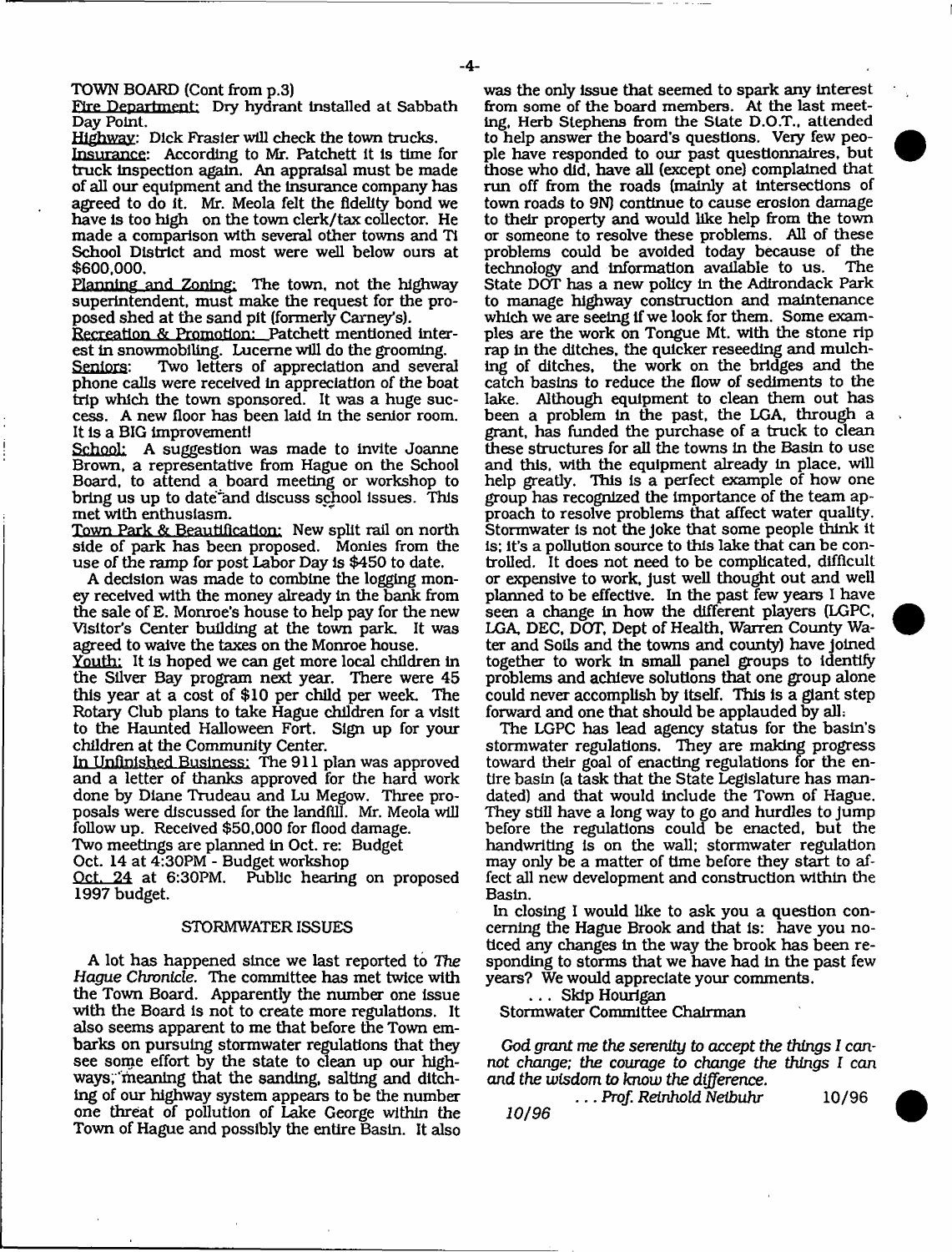WlUiam E. McGarr, Director of the Warren County Veterans' Service Agency, Is In Hague every Thursday for counseling.

# KIWANIS CLUB

For the first time In its seventy year history the local Kiwants Club has a woman president. Susan D. Rathbun, was Installed at the gala Kiwanis Installation dinner held at Eddie's Restaurant on Sep 26, 1996 for the Kiwanis fiscal year commencing Oct 1. 1996.

Sue, in addition to being active at Rathbun Jeweler's, has chaired or been president of numerous local organizations. Including development, hospital, business, school and arts organizations. During a period of 11 years ending In 1995, she was executive director of PRIDE of Ticonderoga. Among many other positions she is currently on the Board of Trustees of North Country Community College where she has also served as an adjunct member of the faculty.

Hague residents who were Inducted as officers were David W. Swanson, 1st Vice President. Elizabeth B. Swanson, secretary and William Glenn and Alan E. Johns as directors.

Fifty-five members strong and-growing, the Kiwanis Club is very active In projects for the benefit of the communities it serves.

# WEATHER NOTES Mary Lou Doulln

This has been a beautiful, bountiful fall, although the apple crop is down due to a late frost last spring. September began at 85® and ended at 62®. The first 13 days were mostly humid and in the 80\*s. The last two weeks cooled down to a more typical 50 and 60 degrees. Our first frost warning was Sep 23, the day after the autumnal equinox, but the night of Oct 3 was the first actual frost lakeside. A minor snow squall was reported on Oct 9 on Dodd Hill and across the lake at Dresden. Geese have been seen heading south as early as last August (do they know something we don't) but the celestial fowl roadway has been highly trafficked the second week in Oct.

Sep. 26 we were able to view perfectly the last total lunar eclipse of this decade. Sounds exotic but the next one won't occur until the year 2000 It was due to the harvest moon entering the earth's shadow. The red rays from sunrises and sunsets around the globe were refracted and flowed into the earth's shadow, hence the ruddy appearance. We were also treated to a very bright look at Saturn which appeared at the 5 o'clock position to the moon. Speaking of celestial events I hope you have had the time to enjoy these clear Oct. nights. The Milky way with its riot of stars has been spectacular.

After having canned the tomatoes, beans and cucum bers, we picked the last of the peppers and broccoli and turned the garden under and locked the garden gate.

*Every hunting season som e accidents occur because both the* pun *and the hunter were loaded.*

# **NATURE NEWS**

# Laura Meade

In the fall, when leaves of deciduous trees turn beautiful colors of scarlet, yellow, gold and bronze, residents of Hague become very aware that a large percentage of land here is forested. In summer, percentage of land here is forested. leaves are green because they have the substance chlorophyll, which enables them to manufacture food. Other pigments are present in summer also, but those colors are masked by the green and one does not see them. So, as days shorten and temperatures drop, the green color disappears and the bright pigments dominate. Hence Fall Foliage!

In the Town of Hague a variety of maples, oaks, willows, hickories, pines, junipers, fruit trees and shrubs grow in yards, forests, ravines, wetlands, on Islands and low-level m ountains and along shore lines and roadsides. Some of these are little noticed, but I find three species especially fascinating for different reasons.

The pitch pine, whose seeds in tightly-bound cones, are only germinated by fire, grows on every island in Lake George near Hague. One can identify this species by Its three needles In a clump, as compared to the white pine (5) or the red pine (2). My theory is that cones of the pitch pine were thrown into campfires on the islands and then the hot ashes were tossed about. There Is a unique stand of seven mature pitch pines on the lawn of Paine Hall at Silver Bay Assoc. Probably someone burned leaves or had a campfire there many years ago.

Along every trail in Hague, there are a few striped maples, also known as moosewood or whistlewood. When the temperature warms up in the spring, instead of tapping them for sap, a clever whlttler will cut an entire tree, make a 10"-12" section, slide off the bark, cut a slit part way down one side,fix a blowhole, then slide the bark back on and pierce small "finger" holes along the notch. The result small "finger" holes along the notch. when blowing and placing fingers over the holes in various ways is the original "wood wind" instrument. A recorder is a close descendant of this "whistle wood." All flutes, clarinets, saxophones and bagpipes are based on the same principle.

Another interesting species is the catalpa, with its large heart-shaped leaves, umbrella-like profile and long, cigar-shaped bean pods. A catalpa is a "late bloomer." During the third week of June it will have a gorgeous "bouquet" of showy white flowers with purple/yellow centers. Over 75 years ago a row of these were planted in front of the Silver Bay Assoc. Inn, on the lakeside of the roadway. A few others of approximately the same age can be seen around town. At least eight catalpas growing on properties along the West Hague Rd, seem to be descendants from those at Silver Bay. Catalpas are planted in yards as decorative trees and have not taken root in forested areas.

#### HVFD AFGHAN RAFFLE

Joan Belden created an afghan and organized a raffle on it for the benefit of the HVFD building fund. The winner of the afghan was Roert Myers and the raffle generated \$45 for our buldingfund. Thank you, Joan.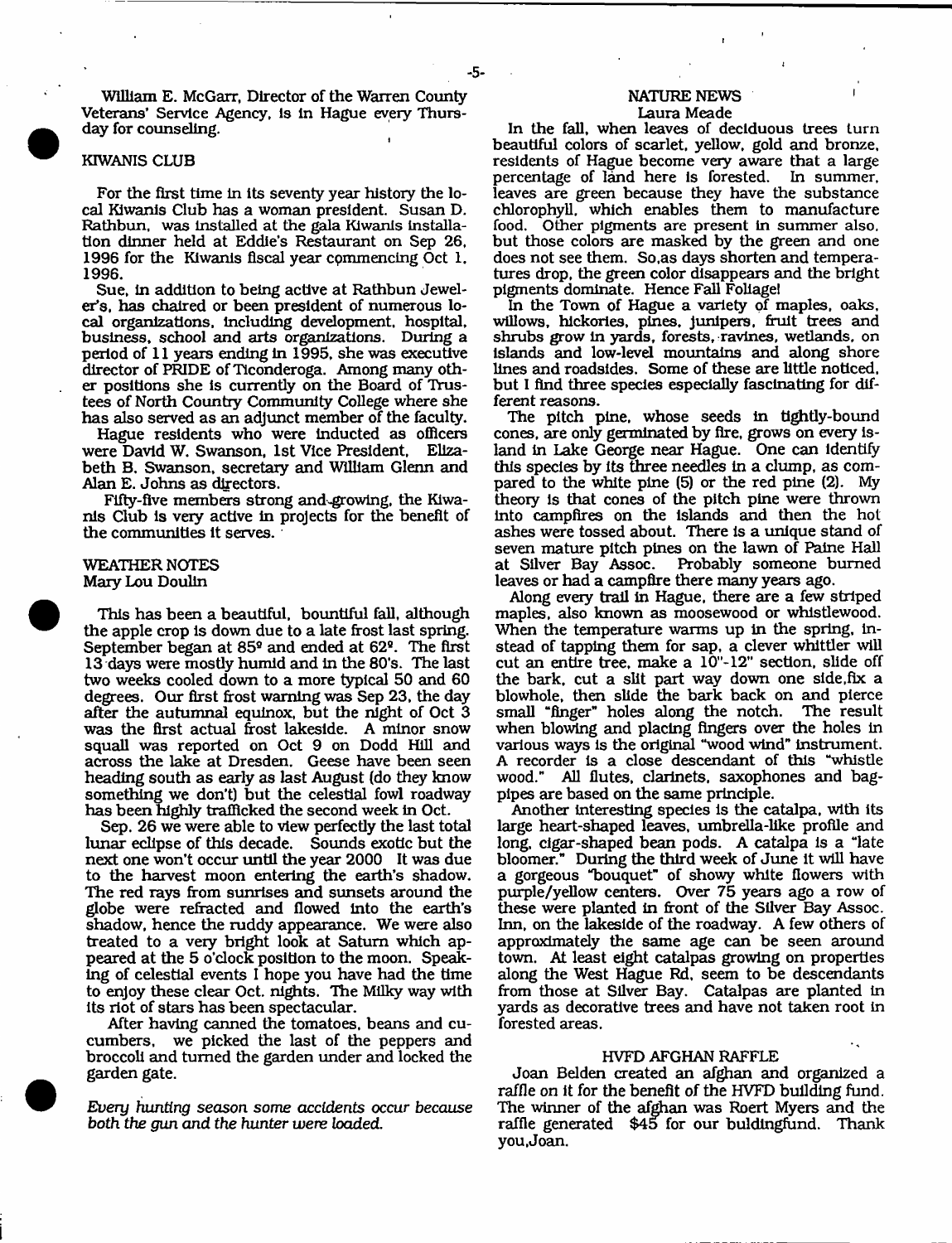# DOUGLASS INFORMATION ADVANTAGE

Mr & Mrs Paul Douglass, 67 Bobkat Lane, PO Box 2586 Silver Bay, NY 12874, have opened a computer monitor service in their home. The service will telephone anyone who is living alone or in questionable health to confirm his or her well-being. is to enable people to live in their own homes, functioning at their highest possible level wliile maintaining their independence.

Also available is Help Alert service. This is a small transmitter worn by homebounds, children and people who are ill. In the event of an emergency, the person simply presses the button and help will be sent Immediately. For further information call 543- 0032.

# VOLUNTEERS NEEDED FOR FINANCIAL COUNSELING PROGRAM

Help others gain control of their finances and improve your own with effective money management tips and techniques by training to become a volunteer financial counselor.

Cornell Coop. Ext. is currently recruiting volunteers to become Financial Counselors. The new counselor training is free and will be held in Glens Falls on Oct 26 & Nov 2: 9:30AM-12:30PM and Nov. 6: 6:30-8:30PM.

The training sessions will cover how to assess the client's financial situation, reduce expenses, wise use of credit, bankruptcy, and community resources.

For more info, call Cornell Coop. Ext. of Warren County at 623-3291 or 66-4881.

## SENIOR CITIZENS WALKING PROGRAM

The Elementary and Middle Schools will be open from 3:30-5:30PM beginning Tues. Oct 1 for Senior Citizens who want to exercise by walking.

Please enter building through Middle School entrance. Room one will be available for changing to walking shoes and a place to put coats and hats.

If you are interested in this program, please register at the TI Middle School office at 585-7442. This would be available only during days school is in session.

# ENVIRONMENTAL AWARENESS WINTER WEEKENDS

9-11 yr. olds - Jan 4 & 5, 1997

12-13 yr olds - Jan 18 & 19, 1997

14-18 yr olds - Feb 1 & 2, 1997

Nature hikes on snowshoes and/or cross country skis, a visit to a deer yard, ice fishing, learning winter woods lore and safety, meeting new friends and old and-enjoying the heat of a wood burning stove.

At 4H Camp Sacandaga, Speculator. NY. Participants stay in winterized Seabee Lodge.

Time - 10AM Sat to 3PM Sun.

Cost - A  $$10$  deposit must be paid at the time partic-

lpants pre-register. \$5.00 of the deposit will be returned to those who participate. No Money will be returned to those who do not participate. Participants bring their own food.

Transportation is parents' responsibility.

Contact Cornell Cooperative Extension Education Center. Warrensburg, NY at 623-3291 or 668-4881. First come, first serve.

# LARAC FALL FESTIVAL Oct. 26 & 27

Queensbury - 97 artists and craftspeople will be exhibiting in the 14th Annual Lower Adirondack Regional Arts Council (LARAC) Fall Festival to be held Oct 26 & 27 at the Queensbury High School, Aviation Road. Queensbuiy.

The theme for the festival is Autumn and in keeping with the theme Chef Charles Jones will be carving an ice scarecrow on Sunday for display.

The Arts Council is sponsoring a contest for a drawing of a scarecrow which will be the logo of future Fall Festivals. There will also be a coloring contest for children in area schools.

For more info, about the Festival or the contests, call LARAC at 798-1144.

# LAKE GEORGE ASSOCIATION GRANT

The LGA has received a grant of \$150,000 from the Helen V. Froehlich Foundation. This is the third grant from the foundation making the total contribution over \$378,000.

Part of the grant will be used to stabilize brooks, beaches and shorelines by planting, replacing culverts or installing infiltrators at **Hague Brook, Hague Town Dock,** and Roger's Memorial Park. (See p4 Stormwater Issues)

# HELP! HELP!

If there is anyone out there who could give 3 hours twice a month to the Home Delivered Meals Program (sometimes known as Meals on Wheels)? We need one more driver; if you feel that you can contribute some time and mileage, it would be greatly appreciated. Call Marion Shoemaker at 543-6141 or Ethel Andrus at 543-6098. (Best time to reach EA is between 6:30 and 7:00AM and 6PM and let phone ring MANY times). It is interesting and rewarding - sometimes the volunteer driver is the only person the recipient sees during the week... ea

# SCHOOL BOARD TO MEET IN HAGUE

In keeping with the School Board's policy to hold some of its meetings in Hague, the November meeting will be held on Wed., Nov. 20 at 7:30PM at the Community Center. If you are interested in the school system and its operations, be sure to attend this meeting, which is held in Hague for those who find Ticonderoga is too far away.

10/96

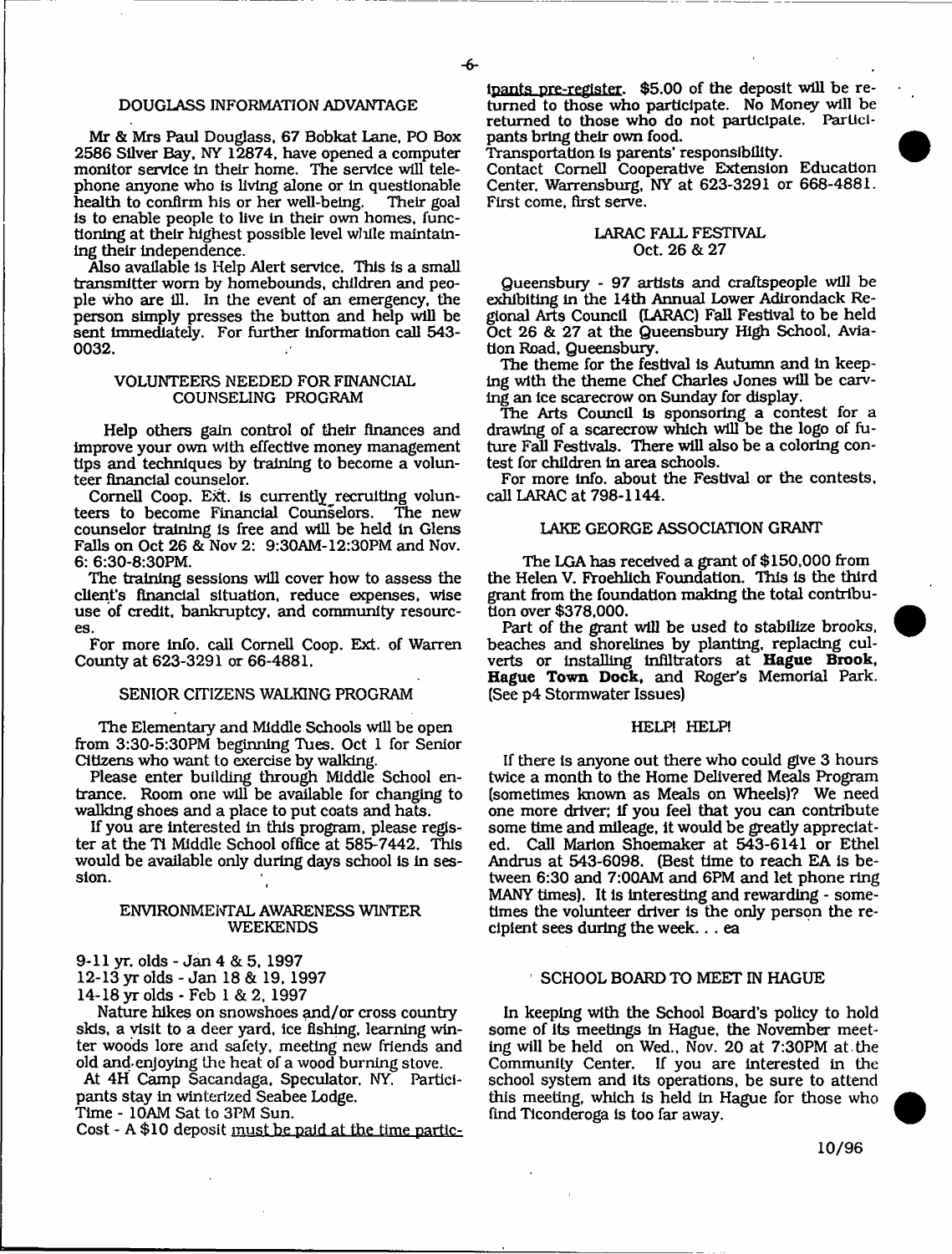# HAUNTED FORT AT FORT TICONDEROGA

The Rotary Club of Northern Lake George will transport children via school bus from the town of Hague to the haunted fort on Sat., Oct. 26 and will pay their admission.

There are two sessions; one from 6PM to 7:30PM for children of 3rd grade age and younger. This Is a non-scary event called "Rip Van Winkle's Special Story."

For children of 4th grade age through age 17, there Is a real scary walk through the fort lasting about 20 minutes from 6:00PM to 9:00PM.

For either or both sessions, meet at the Community Center at 5PM on October 26.

The younger children will return around 8:00 to 8:15PM and the older children around 9:30 to 9:45, perhaps earlier if there are fewer older children. You will be told the return time when the number of older children Is known.

To sign up, please call 543-6541 or 543-6344 by Oct. 23.

## SENIOR CITIZEN OF THEYEAR

The Hague-on-Lake George Chamber of Commerce is now accepting nominations for the 1996 Hague Senior Citizen of the Year Award. The annual award is presented to a deserving Senior Citizen based on written nominations from members of the Hague community and reviewed by a committee made up of representatives from the Hague Volunteer Fire Department. The Hague-on-Lake George Chamber of Commerce, The Hague Fish and Game Club, the Senior Citizens Club and the Town Supervisor (Co-Chairman of the selection committee). The selection is based on those seniors who have made significant contributions to the Hague Community. The award presentatin shall be mde at the Community Center during the Community Christmas Party on December 7, 1996.

Past recipients of the prestigious Hague Senior Citizen of the Year Award are: 1990 - Dottle Henry: 1991 - Georgina Lindquist: 1992 - Ethel Andrus; 1993 - Bob Hoyt: 1994 - Marion Shoemaker; 1995 - Marg DelSlgnore

Any Hague resident may nominate a person by writing a brief narrative on why the Individual should be selected as the Senior Citizen of the Year. Please send your nomination to:

Tom James

Selection Committee Co-Chairman 86 Lakeshore Drive Silver Bay, NY 12836- 9705

Your nomination must be received by November 28, 1996.

*If your garden looks* tired and *uninteresting late in the growing''season, or if* you'd *Just like to experiment with a versatile and low-mcdntenance garden, try some of the ornam ental grasses*. (Cornell *Coop E xt Bulletin 64)*

# NEW STAFF MEMBERS AT SILVER BAY CHILD-CARE CENTER

The Silver Bay Community Child Care Center recently introduced three new staff members.

Michelle Cadogan, Diane Martino and Jo Hadley all bring impressive experience with working with children to their roles as care workers.

Michelle Cadogan, a student from Birmingham, England will volunteer at Silver Bay's Child Care Center and<Wellness Center through February.

Her participation was arranged by the Multinational Leadership Training Program, an internationalyouth exchange program based in Reading, Berkshire England.

Cadogan's interests include drama, music (she plays the oboe, piano and guitar and sings), dancing and athletics. She plans to study medicine at the University of London after her internship. She has also served as a volunteer for her church, helping underprivileged children.

Silver Bay Invites community members to help introduce Cadogan to this country. She welcomes opportunities to share holidays and cultural events with American families. Contact Andrea McDonald at 543-8833 If you would like to Include Cadogan in your family activities.

Jo Hadley, a Ticonderoga native, has been an active substitute teacher at Ticonderoga Central School since she graduated with a degree in education five years ago.

Diane Martino of Hague has a degree In child care and has worked as a physical therapy assistant, care worker and counselor since 1976. Her special skills include the ability to use sign language.

The three join staff members Angela McAIpine and Rene Swinton.

#### HELP! HELP!

If there is anyone out there who could give 3 hours twice a month to the Home Delivered Meals Program (sometimes known as Meals on Wheels)? We need one more driver; if you feel that you can contribute some time and mileage, it would be greatly appreciated. Call Marion Shoemaker at 543-6141 or Ethel Andrus at 543-6098. (Best time to reach EA is between 6:30 and 7AM and 6PM; let phone ring MANY times). It is interesting and rewarding - sometimes the volunteer driver is the only person the recipient sees during the week. .. ea

## ELECTION DAY - NOVEMBER 5, 1996

This is an off year for Hague elections. However, there is one office up for election - the office of Town Clerk. This is due to the tie vote in last year's election and the subsequent appointment of Republican Debbie Manning as clerk for a year. Barbara Belden. Democrat, is running against Debbie Manning for town clerk for one year.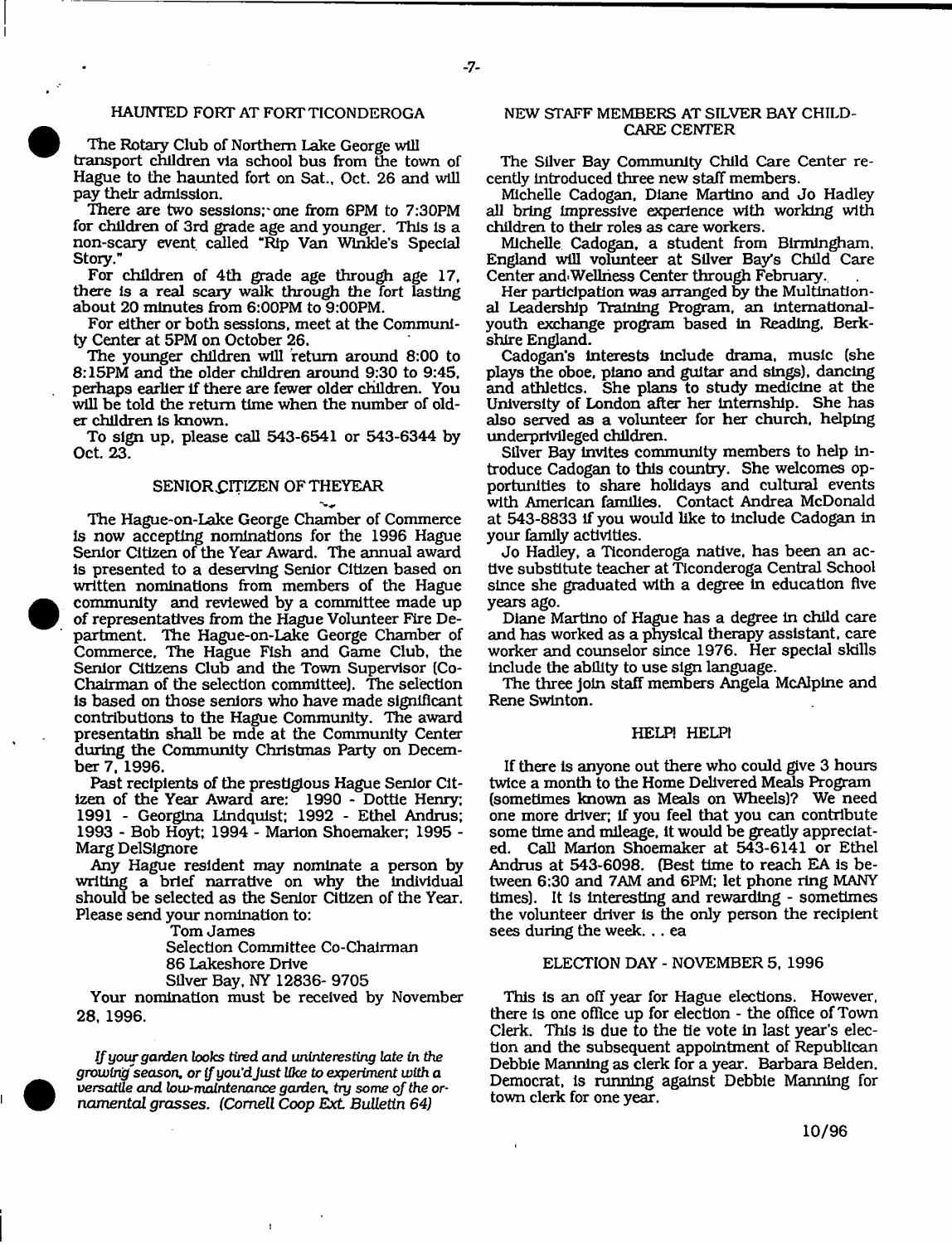# DEBBIE MANNING, CANDIDATE FOR TOWN CLERK

' IVe been a life-long resident of Silver Bay where I currently reside wih my husband Mike and our two children, Kaley and Kamey.

It has been a very interesting and enjoyable year.<br>attended various courses and meetings: NYS I attended various courses and meetings: Town Clerks Assoc. Conference In Saratoga; NYS Archives & Records Admin. "SARA" in Queensbuiy; Freedom of Information & Open meeting laws at Adirondack Community College in Glens Falls and the Tri County Clerks Assoc. meeting in Chestertown. I found all of these courses very interesting and very helpful..

The Town Clerk and Tax Collector positions have varied duties: tax billing, tax receipts, filing of marriage licenses, minutes for Town Board meetings, dog licenses, et.

I have enjoyed serving my community. The people I have met this year have been very encouraging and very supportive.

Once again I am asking you for your support on Nov. 5. 1996.

Thank you! /s/ Deborah F. Manning

# BARBARA BELDEN, CANDIDATE FOR TOWN CLERK

I have been a resident of Hague for the past 30 years and have been referred to by the people of Hague as "the nurse", Paul's wife", "Peter and Paul's mom", all of which I still am. However, there is another side to me which Includes a B.S.P.A. degree from St. Joseph's ME, with a major in nursing and a minor in financial management.

My financial experience includes Acct. Rec.-Acct. Payable, Account Reconciliation, Disbursements/ income. I have been the recording secretary for the Hague Board of Assessment Review, and am currently recording secretary for the Hague Planning Board and ZBA.

I have maintained a record of being accurate and timely, meet quality assurance standards, and am in compliance with Federal, State & County mandates.

I am punctual, reliable and can be flexible in availability in the Town Clerk's office.

#### HAGUE - 1965

The War Between the States was started with the attack on Fort Sumter on April 12, 1861 and ended with the surrender of General Lee at Appomattox Courthouse on April 9, 1865. Although the war itself never reached this far north, Hague made its contribution Just as did all other northern towns and villages.

According to the federal census of 1860 the population of Hague was 708; in 1870 it was 637, The state census of 1865 listed 659 residents of the town. Of these, 42 men were in the military service. An . additional 13 had been in service but had been discharged prior to June 1, 1865 as wounded, etc. Twelve servicemen died from their wounds or disease between April 1861 and June 1865. Among these was Alvin Shattuck, 24, and Orrin Walker, 35, who are said to have died of starvation presumably in a Confederate prison camp in Salisbury, NC. Six of the deceased were married; all were volunteers and all held the rank of private. Thus, there appears to have been a contribution of 67 men from the town to the northern army.

١,

The population of Hague in 1865 listed 30 persons 65 years of age and older, about 5% of the population. Three were over eighty: Sophia Baker, 81; William Johnson, 86; and Sally Balcom, 86. There were 107 farms with 180 farmers. In addition to the occupations listed in the previous census, the town now claimed two shoemakers, a carriage maker, and a 32 year old man was listed as having no occupation. Average monthly pay (including board) of farm laborers through the summer months was \$40. In 1860 it was \$26. The lum ber business flourished during this period with Stephen Hoyt and Samuel Ackerman being most interested.

In the year ending June 1, 1865 only two marriages were performed - Joseph Myatt married Sophia Newton, 14 years of age, and Stanley Bevins took Mary A Spencer to be his wife. There were five deaths; Lucy Elethorpe, 94, died of "old age"; Uriah Balcom and Truman A. Walker of typhoid fever, and Cynthia Newton of diphtheria.

Of 109 heads of families, 86 were not born in Warren County. The New England states, mostly Vermont, contributed 39; seven had migrated from Ireland, six from Canada, and three came from<br>England. The remainder came from surrounding The remainder came from surrounding counties, principally Washington and Essex.

The town boasted of one church, the Union Church Society, which had a capacity of 200 and an average attendance of 30. The church included several denominations, but had no minister.

Supervisors were apparently elected annually with H.H. Harrison serving two terms, and Lewis Burgess. W.AG. Arthur, and William NM. Marshall serving one term each between 1860 and 1865.

The census enumerator described the harvest of 1864 in the following paragraph: "Crops of all kinds except potatoes suffered severely from drought last year. Of grass (?) there was only about two thirds the ordinary yield. Wheat, oats and rye were almost a total failure in some parts of the town while In other parts they suffered to the extent of nearly or quite over half. Of corn there was but little, if any, more than half the ordinary yield..."

With the war now over, the enumerator was asked for his opinions on a number of items. 1. How did the war affect debt between individuals? "It has very much diminished the amount of indebtedness." 2. What effect has it had on credit? "People pay as they go." 3. Has it tended to produce prompt payment? "It has." 4. How has it influenced pauperism? "No paupers here!" 6. What changes in social conditions have you observed since 1860? "People generally are in better pecuniary circum stances than they were before the war. Being out of debt and owning the land they occupy, the increase in taxation made necessary by the war can be borne without distress."

# DON'T FORGET TO VOTE ON NOV. 5 **10/96**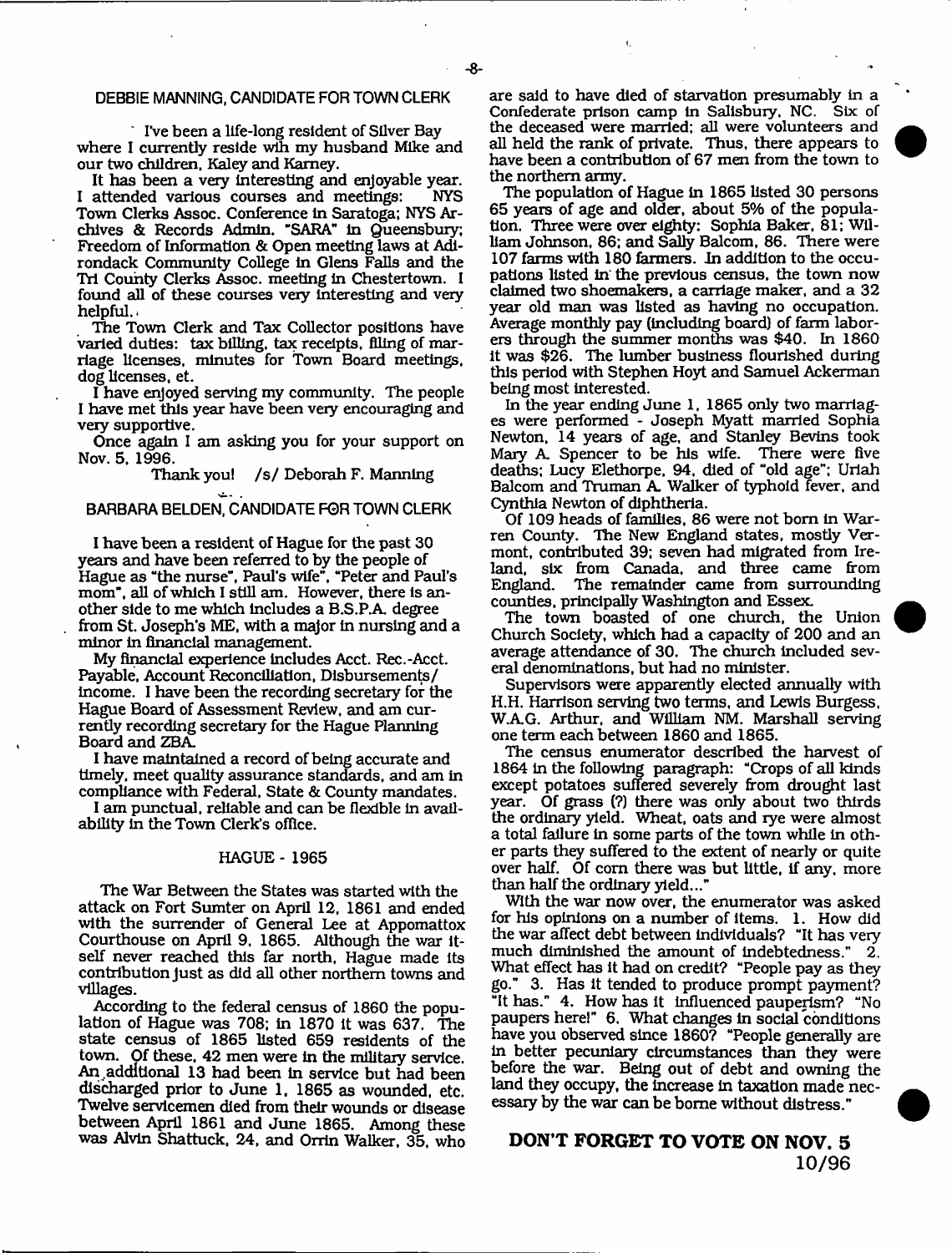

DIED - John J. Gunning, 64, president and principle owner of Gunning Insurance Inc., Ticonderoga on Sep. 24, 1996. He is survived by his wife, Betty, two sons and one daughter, Jennie Lou of Hague.

DIED - Ernest A. Robbins, 77, a former resident of Hague, on Sep 30 in NY City. He is survived by his wife, Rena, four sons, three daughters and seven sisters, including Anna Denno and Beatrice Frasier of Hague.

BORN - A boy, Jacob Tyler, to Carol (Dunklee) and Brian Outland on Sep 7, 1996 In Hayward, CA Grandparents are Dick and Annette Dunklee and great grandm other is Marlon Shoemaker.

BORN - A girl, Paige Elizabeth, to Gina (Marchette) and Brian Jeckering on Sep. 30, 1996 In Chagrin Falls, OH. M aternal grandparents (a first!) are Bobbi & Tom Marchette, Silver Bay and Poughkeepsie, NY

JESSICA FRASIER, daughter of Edna and Dick Frasier, Hague has been named a Commended Student in the 1997 National Merit Scholarship Corp. Program. She Is one of about 35,000 students nationwide who are being honored for their exceptional academic promise.

TICONDEROGA HIGH SCHOOL'S Open House will be held on Oct 23 from 7-9PM.

#### WE APOLOGIZE

If you received your *Hague Chronicle* last month in something less than "good condition", we are sorry. We do appreciate those of you who took the time to tell us about it and we hope that you have received the replacement copy which we sent out.

This is the problem: The Post Office Dept, has informed us that we cannot use staples because they do not work well in their sophisticated machines. Therefore last month we started using mailing dots to hold the paper together. Evidently some of those did not work too well either, and when they didn't there wasn't anything to hold the four sheets together and thus some people only received the last page, which had their mailing label on.

I have talked with the Albany office of the Postal System and they suggested that we could use staples in the upper left corner to keep the sheets together, as long as we folded them to the inside. So here goes this month - we are changing our system again and are hoping for the best. Please do let us know if you still have any problems, djh

*It's not the years* **in** *your l{fe but the life in your years thatcountr*

# HEATING CONVERSION, RECONSTRUCTION & COMPUTER TECHNOLOGY REFERENDUM

A referendum enabling the school system to undertake the following projects will be held on Nov. 20, 1996 from 1 - 6PM in the T1 High School Lobby and Hague Community Center.

Elementary /Middle School

• Convert heating system and domestic hot water heating from electric heat to oil heat.

• On west side of bldg. provide, for reconstruction and paving of he rear play area behind the gym, the parking lot. and the access road to the oil tank and parking lot.' Regrade drainage area beyond pew paving to direct,water away from school and, newly paved area. Provide drive gate to isolate play area from truck access.

• Provide new dumbwaiter and ships ladder for access to storage area above the girls' locker room.

Computer Technology

Elementary School Total \$38.100 • Provide 8 new computers with CCC license for the lab.

- Furniture for 8 computers moved to classrooms
- Network printer
- Flat panel display for an overhead projector Middle School Total \$24,500

10 computers for the computer lab Furiture for 10 classroom computers

Network server

• Color scanner • Flat panel display

High School

- 10 computers for the computer labs
- Furniture for 10 classroom computers
- Network server
- Color scanner
- Network printer
- Flat panel display

Software/Staff Development Total \$ 10,400 To purchase software and to Initiate staff training on using technology in the classrooms.<br><u>Electrical Wiring</u> Total \$35,000 Electrical Wiring Total \$35,000<br>Network Wiring Total \$40,000 Network Wiring

TOTAL PROPOSED EXPENDITURE IS \$1,630,000 Bond Issue - 1996-97

| \$1,630,000    |
|----------------|
| $-1.240,000$   |
| \$2,870,000    |
| (1.579.000)    |
| \$1,291,000    |
| 65,000<br>.--S |
| 65,000         |
| -0-            |
|                |

| TOTAL REFERENDUM COMPONENT COSTS            |             |
|---------------------------------------------|-------------|
| 1. El/Mid. Sch. heating conversion          | \$920,000   |
| 2. High school oil tank replacement         | 75,000      |
| 3. High school Lake George Ave parking      |             |
| paving reconstructon                        | 37.570      |
| 4. El/Mid. School rear parking/play area    |             |
| paving reconstruction with gate isolating   |             |
| play area                                   | 125.810     |
| 5. Ships ladder & dumbwaiter                | 24.820      |
| 6. Computer technology upgrade including    |             |
| network and power wiring, computers and     |             |
| software                                    | 180,000     |
| Subtotal                                    | \$1,363,200 |
| Engineering fees, clerk of the works, legal |             |

service, fiscal service, bond expenses, adver-

|               | tising, office supplies & other incidental costs 266,800 |             |
|---------------|----------------------------------------------------------|-------------|
| TOTAL BONDING |                                                          | \$1,630,000 |